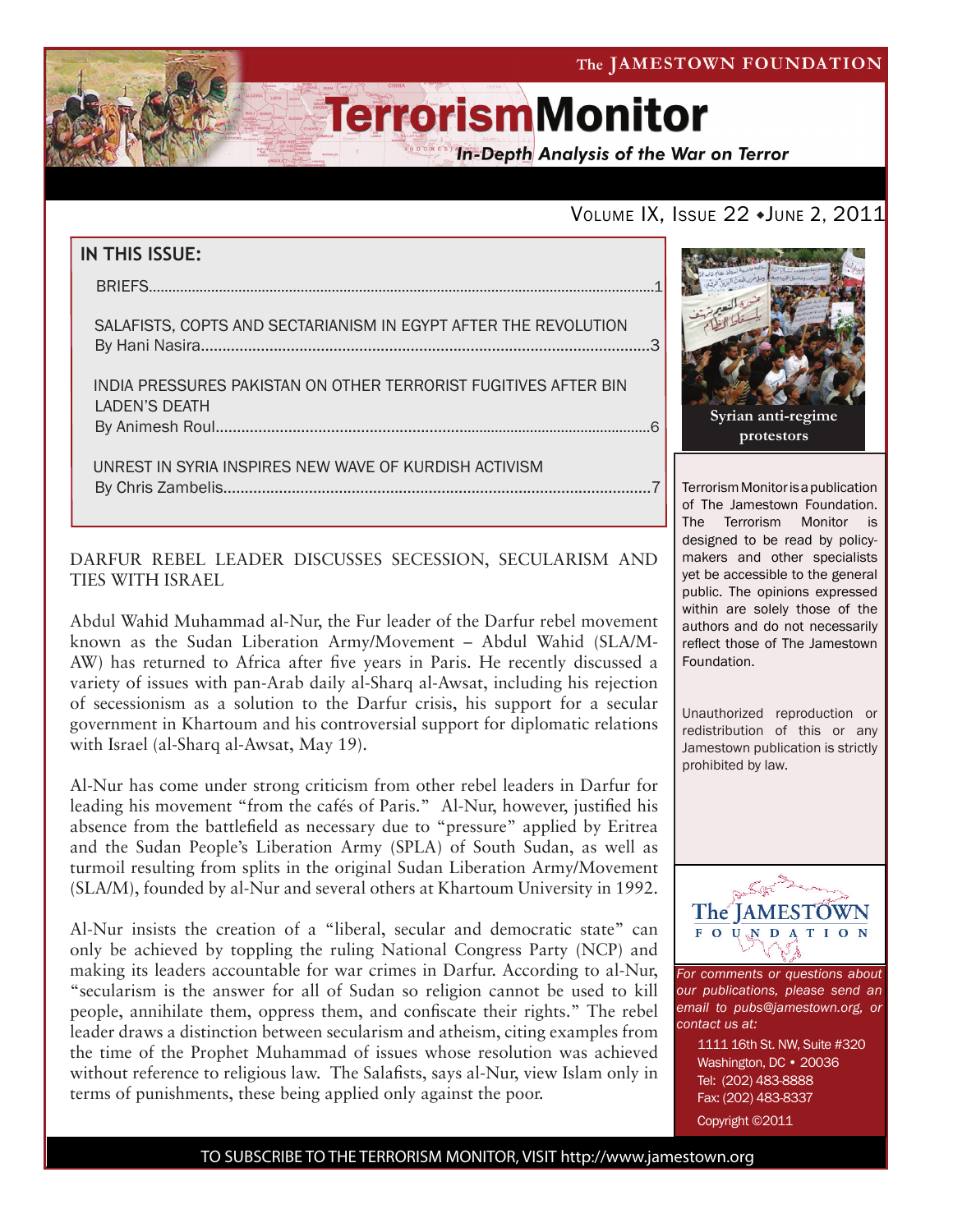Al-Nur visited Israel in February 2009 after establishing an SLA/M office there a year earlier (Sudan Tribune, February 27, 2008). Both moves were controversial, as they appeared, at least superficially, to validate President Omar al-Bashir's long-repeated claims that the rebellion in Darfur was orchestrated by Israel. His visit came in the company of a number of prominent European Jews and was reported to have included meetings with Israel's Mossad spy agency (Ha'aretz [Tel Aviv], February 16, 2009; Associated Press, February 16, 2009). During his time in Paris, al-Nur became close to Jewish philosopher Bernard Henri-Levy, who claims responsibility for convincing French President Nicolas Sarkozy to begin military operations in Libya and recognize the Benghazibased rebel government. Though Khartoum has never recognized Israel, al-Nur maintains that his movement would establish diplomatic relations with Israel should it take power and would allow the opening of an Israeli embassy in Khartoum.

The SLM founder was coy about his exact whereabouts amidst continuing criticism regarding his absence from the front, saying only that he was now "in the heart of Africa." "Nobody knows if I am in the field or not, this is one of our secrets… the Sudan Liberation Movement is a political movement that has a military wing. This means that my physical presence is not important because I am directing a military battle that requires planning, field commanders, diplomatic efforts, communication, and negotiation."

The South Sudanese were forced into a referendum on secession by the NCP, says al-Nur, who believes in a unified Sudan, though he respects the choice of the southerners. Nonetheless, he says his relationship with the SPLA/M has deteriorated recently despite government claims the SPLA/M is supporting his movement. Al-Nur rejects talk of secession for Darfur (which remained an independent sultanate until 1916) but says he cannot prevent others from discussing the possibility given the political atmosphere created by the NCP.

After years of continuing splits within the original SLA/M ("Every three people can now form a faction while sitting under a tree"), al-Nur has been engaged in a major campaign to reunify the Darfur opposition, signing unification deals with the SLM-Minni Minawi, the SLM Juba-Unity and the Revolutionary Democratic Forces Front (Radio Dabanga, May 28; Sudan Tribune, May 15; May 20).

TerrorismMonitor Volume IX + Issue 22 + June 2, 2011

### LIBYA'S WARFALLA TRIBE SWITCHING LOYALTIES?

Four decades of changing tribal policies in Qaddafi's Libya, combined with the effect of urbanization on traditional ways of life, has made any attempt to gage the loyalties of Libya's tribes one of inherent difficulty. In the case of Libya's largest tribe, the Arab-Berber Warfalla, this is certainly the case. Incorporating over one million of Libya's six million people, the loyalty of the Warfalla to the Qaddafi regime is considered to be one of the most important factors in the survival or demise of the existing power structure.

Shortly after the Libyan rebellion began, early reports suggested the Warfalla had gone over to the rebel side in wholesale fashion. However, these reports ignored the complexity of the issue of Warfalla loyalty and did not take into account several factors, including the importance of the Warfalla in the Libyan security apparatus and the ability of the regime's patronage system to purchase or coerce loyalty when necessary. As cash and arms flooded into Warfalla communities, it soon became apparent that the regime was able to continue to count on the loyalty of large numbers of Warfalla.

The Warfalla, together with the Qadhafa and the Magarha, have traditionally been considered the pillars of the Qaddafi regime, dominating the security services and the leadership of the military. In the case of the Warfalla, however, this support has been inconsistent, most notably in the mounting of a coup attempt by Warfalla members of the regime in 1993 as a result of their rivalry with the Magarha for top positions within the government. The failure of this attempt to overthrow Qaddafi naturally resulted in a temporary decline of Warfalla influence in the Libyan power structure as many leading members were purged and eventually executed. Nonetheless, the Warfalla remain prominent in the regime's "revolutionary committees," a paramilitary force entrusted with securing loyalty to the Qaddafis, by force if necessary.

Even the Warfalla stronghold of Bani Walid, a city in the Misrata district, has witnessed both pro and anti-regime demonstrations. The tribe's paramount leader, the U.S. educated Mansour Khalaf, has made an art of riding the fence in these difficult days, persuading both sides to refrain from public demonstrations and professing loyalty to the regime while hesitating to commit Warfalla fighters to the regime's preservation.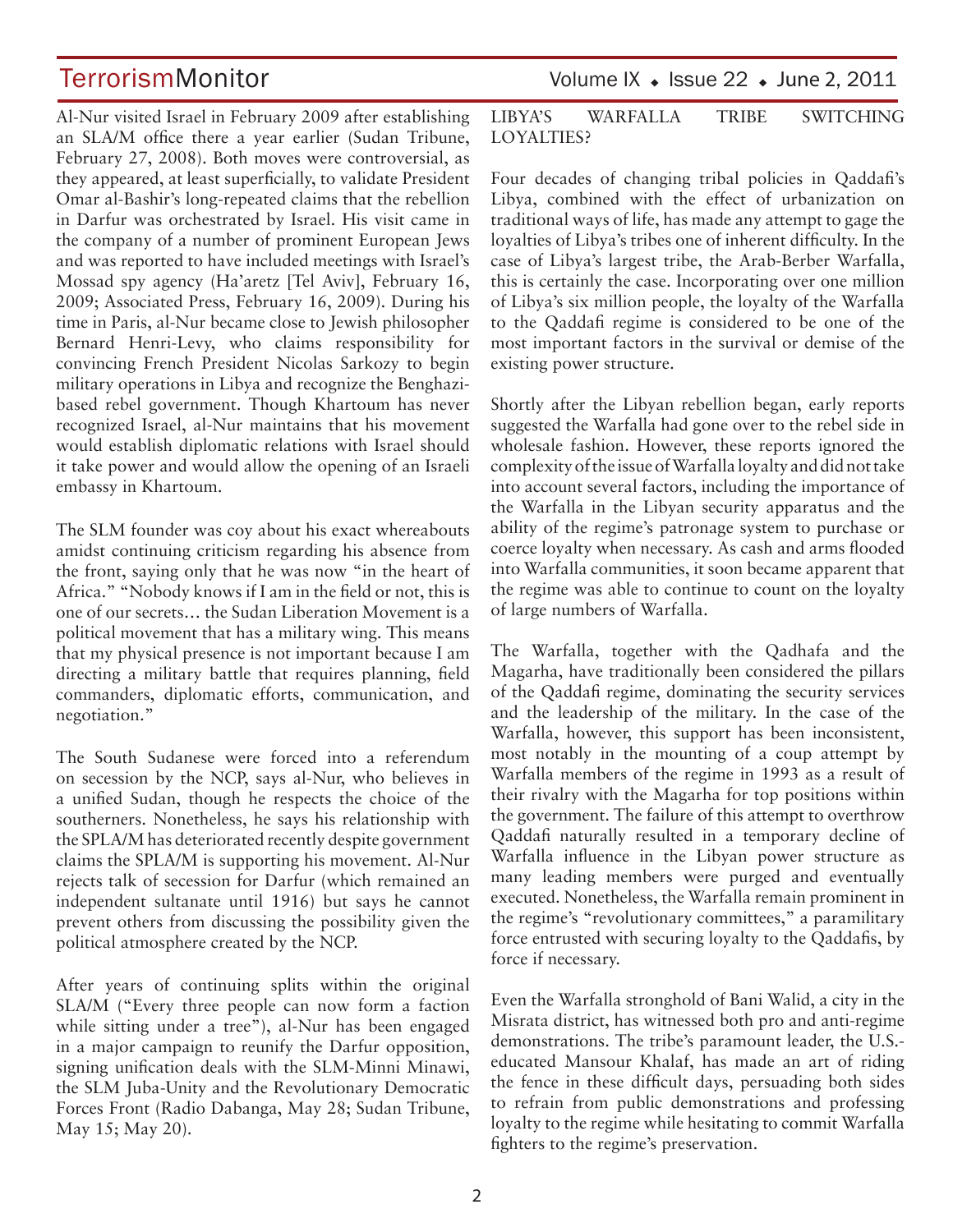A recent conference of Libyan tribal leaders held in Istanbul may indicate the beginning of a major shift in loyalty away from the Qaddafi regime (though it should be noted that many Warfalla in the Benghazi region have been committed to the rebellion from the start). Over 100 tribal leaders, most of them Warfalla, met on May 28-29 to call for an end to the fighting in Libya and the removal of Mu'ammar Qaddafi and his sons from the Libyan government (al-Jazeera, May 29; Tripoli Post, May 30). Many of the delegates were described as senior professionals from Libya, while others were dissidents who have been living in exile for some years. The Istanbul conference followed earlier meetings in Dubai and Qatar and its location was intended by its organizers as a means of acknowledging Turkey's support for the Libyan people in the ongoing crisis (Today's Zaman, May 29).

Delegates to the conference agreed on the following points:

- The "full participation" of Bani Walid in the rebellion, a step that would relieve pressure on besieged Misrata and the Berber mountain communities of western Libya.
- The need to end the bloodshed, eliminate "tyranny," and remove the Qaddafi family from any positions of power or influence in Libya.
- A warning to all those involved in violating human rights on behalf of the regime that they would be held to account for their actions.
- A request to the Libyan leader not to leave the country "because we want to bring you to justice, we will have you tried for the 42 years that you have enslaved us" (Tripoli Post, May 29, al-Jazeera, May 29).

After the regime learned of the conference on May 29, there were reports that government security forces had entered Bani Walid, resulting in a series of clashes in which at least 11 people were killed (al-Jazeera, May 29).

However, it is unrealistic to believe the Warfalla act in concert under a unified leadership when the "tribe" is actually more of a confederacy of 52 sub-tribes spread across Libya, each with its own local leaders, local concerns and varying degrees of affiliation or loyalty to the existing regime. Similarly, like many of the

### Volume IX  $\bullet$  Issue 22  $\bullet$  June 2, 2011

other major Libyan tribes, large numbers of Warfalla are urbanized residents of the coastal cities. As such, intermarriage with other tribal groups and separation from traditional tribal leaders has reduced the number of Warfalla who take direction from the traditional leadership. While a shift in allegiance on the part of some tribal leaders may result in a decline of support for the regime, such support was never unanimous in the first place – thus such a shift can be expected to have at best a significant but relatively limited impact on the struggle for Libya. While various Warfalla have declared support either for the regime or the opposition, it would be accurate to say most members of the tribe continue to wait in pragmatic fashion for some definitive change in the regime's fortunes before making a final and likely irreversible decision on the direction they will take in the future of the Libyan state.

## **Salafists, Copts and Sectarianism in Egypt after the Revolution**

#### *By Hani Nasira*

Egypt's Salafist movement has made good use of the liberties won in the January 25 Egyptian Revolution, despite its small role in the demonstrations that deposed Egyptian president Hosni Mubarak.

The Egyptian Salafists held conferences countrywide to determine their course in an uncertain future. [1] Salafist youth, blessed by the elders, sought to create the "Nour Islamic Party," a significant change in a movement known for its rejection of party politics as a Western innovation, and something for which they used to criticize other Islamic movements such as the Muslim Brotherhood. [2] As the new law on political parties forbids religious parties, the Salafists have been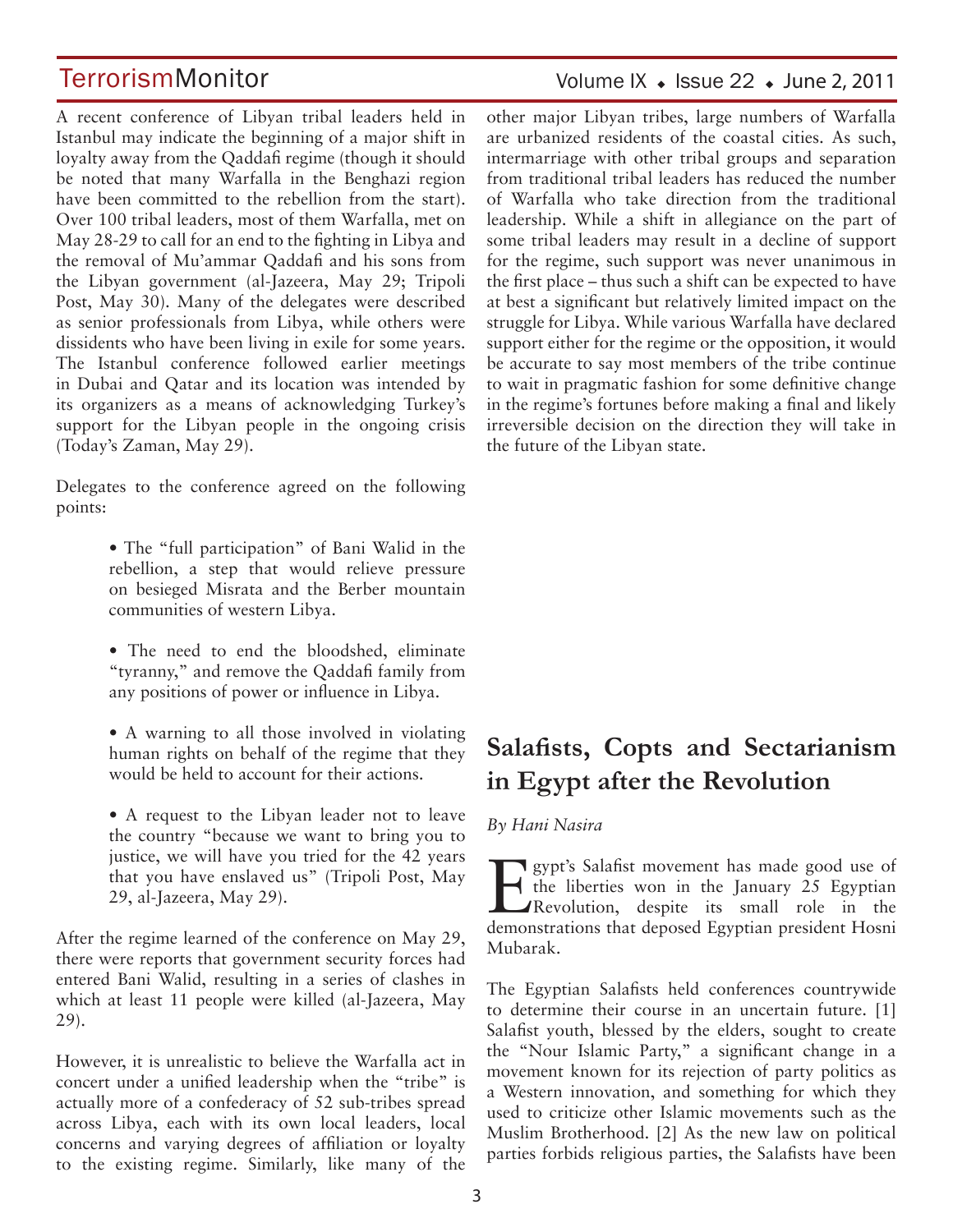TerrorismMonitor Volume IX + Issue 22 + June 2, 2011

careful to deny al-Nour is a religious party (Ahram Online, May 25). Like new political parties created by the Brotherhood and the formerly banned al-Gama'a al-Islamiya, al-Nour maintains that it is open to membership from the Coptic community.

Salafists have witnessed remarkable transformations in their approach recently, including changes to their earlier stance against al-Qaeda by lamenting the death of the terrorist group's leader. Following the death of Osama bin Laden, Shaykh Yasser Borhamy was among a number of Salafist leaders who denounced the assassination, making a May 2 speech entitled "Bless you Osama, Bless You Mujahideen," congratulating Bin Laden for his martyrdom and emphasizing that the American action was part of a larger crusade, as Bin Laden and his followers had said. [3] Shaykh Yasser's position contradicted that of most Salafist shaykhs and views outside Egypt as well as the history of the Egyptian Salafist call itself and its previous criticism of al-Qaeda.

The Salafists' intellectual hostility to secular and civil trends as well as the Copts was obvious during the battle over constitutional amendments leading up to the referendum of March 19, described by one of them as "the battle of ballots." [4] After the referendum, the Salafists criticized their exclusion from the national dialogue and denounced the post-referendum statements made by Deputy Prime Minister Dr. Yahya al-Gamal, who suggested changing the second article of the Egyptian constitution, which says "Islamic Shari'a is the principal source of legislation," to "Islamic Shari'a is a principal source of legislation." Salafists saw the suggested change as a concession to Coptic demands for recognition of Christian law in the second article and called for his dismissal because of his "secular" views (alqanat.com, March 25; al-Masry al-Youm, March 26).

They also rejected the views of Coptic businessman Naguib Sawiris, who likened the veil to the Iranian chador and described Christians as persecuted. Salafists, on the contrary, see Sawiris' views as manifestations of sectarian sedition. [5] For Salafists, the most serious issue is what they describe as the Copts' continued and increasing sectarian inclination, both before and after the revolution.

The most dangerous stances of the Salafists, although acquitted of various sectarian incidents after the revolution, are their hard-line religious views regarding the ongoing sectarian incidents and their justifications for Muslim participation in religious violence.

However, Salafist leaders denied participating in a series of incidents, beginning with the March 8 burning of St. George Church in Atfih, Giza Governorate, through to the severing of the ear of a Coptic man in Qena Governorate in late March and the sectarian incidents in the Cairo suburb of Imbaba on May 8.

Leading Salafist Abdel Moneim al-Shahat wrote a defense of the movement after some members cut off the ear of a Coptic teacher named Ayman Anwar Mitry in Qena Governorate, describing the incident as a lie and saying that the truth is that he was accused of shameful sexual behavior and that those who accused the Salafists are giving in to Christian sectarianism which, to him, equals religious sedition, as they "coddle Christians and persecute Muslims." [6]

The Salafists' antagonism towards the Copts was also displayed after the appointment of a Christian governor, General Emad Mikhail, for Upper Egpty's Qena governorate last April. General Mikhail, as former deputy head of Central Security in Giza, was also associated with the violent response of the security services to the late January demonstrations against the Mubarak regime. Salafist followers of Sayed Qurasy were enraged by the appointment and played a leading role among those who staged a sit-in (including Muslim Brothers) to cut the rail-line passing through the governorate to support their demands for a Muslim governor. The Salafist call states that "an unbeliever has no mandate over a Muslim." The Salafists believe Copts should be ineligible for senior positions to reflect respect for the religion of the majority as well as to avoid coddling the minority. [7]

Concerning the destruction of St. George Church in Giza Governorate, the Salafists issued a statement on March 13, in which they called for the rejection of "Christian bullying" from abroad and the disarmament of all parties. They also called for avoiding provocative deeds and statements and delegating lawyers to assist detainees held in the destruction of the church. The Salafists also urged local Muslims not to hinder the army in the rebuilding of the demolished Church. [8]

Again, there was similar behavior regarding Imbaba incidents; the group's spokesman Shaykh Ali Hatem gave a statement denying what happened and warning the country may be driven into the ditch of sedition. He also highlighted the importance of peaceful coexistence between Muslims and Copts, whom he described as partners in the homeland.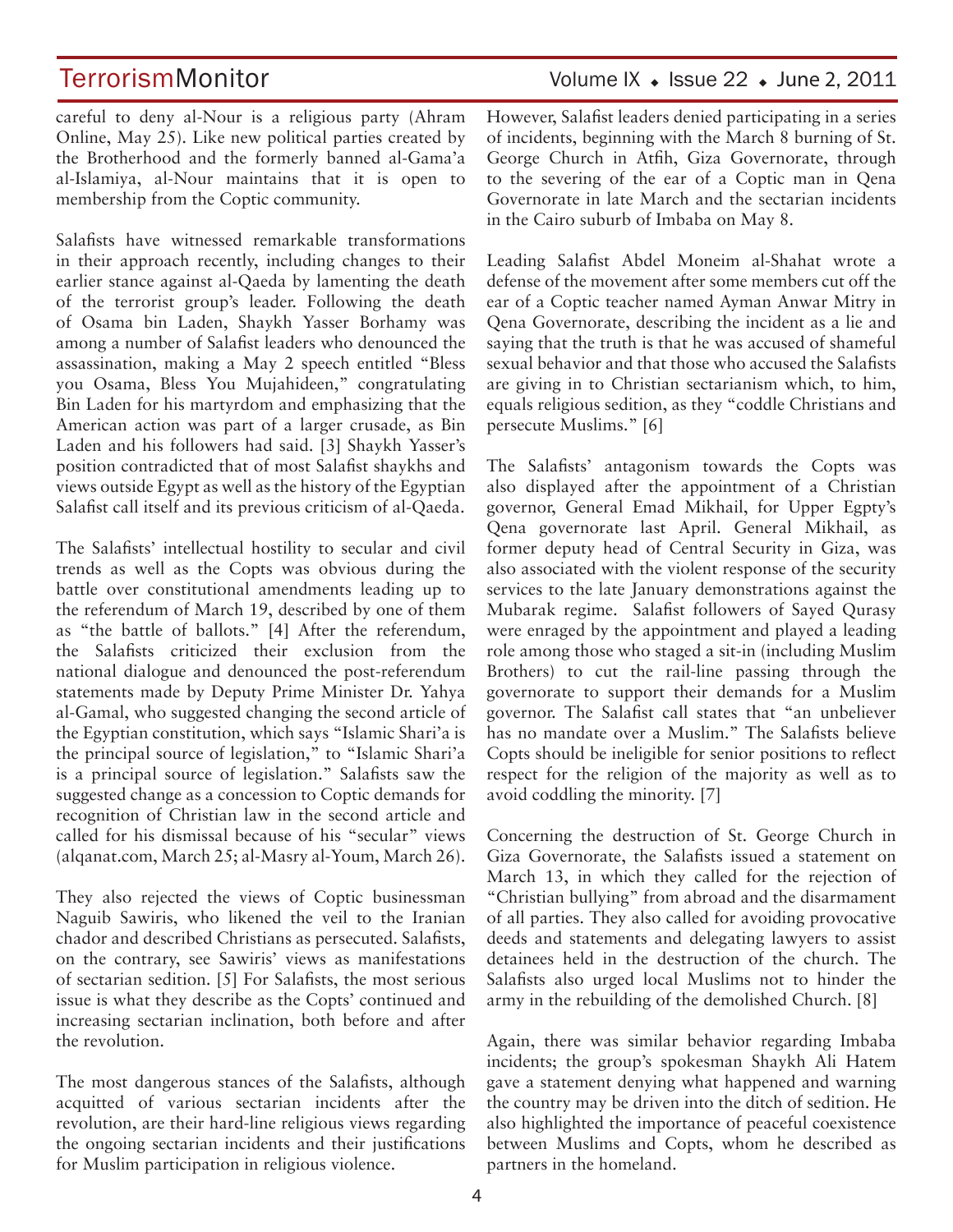Hatem also condemned the stance of the tendentious media, asserting the seriousness of external bullying and the crime of calling for foreign interference in Egypt's affairs. The solution, he added, comes through the extension of state authority over all places and individuals, legal accountability and the necessity of getting rid of the practices of the former regime, which stirred the flames of sedition by extraditing citizens, searching mosques and churches and confiscating arms to prevent crime. [9]

A number of Salafists have founded a coalition to defend new male and female converts from Christianity to Islam after the incidents that followed the alleged conversions of Wafaa Constantine (2004) and Camilla Shehata, and the rumors spread by the Salafists that they were detained by the Church. Demonstrations demanding the "release" of Camilla escalated in early May until she appeared on Egyptian television on May 7 to deny her alleged conversion to Islam, insisting on her Christianity. A number of Salafists remained skeptical of her status. Among the Salafists who have joined the coalition are their secretary-general, Hossam Abul Bukhari, (founder of the CamillaShehata.com website), Shaykh Abdel Moneim al-Shahat and Dr. Muhammad Abdel Maksoud, all prominent symbols of the Salafist call in Egypt. The coalition has also attracted a number of Islamist activists from various other groups, including Shaykh Hafiz Salama, one of the most prominent Islamist veterans in Egypt, the group of Shabab Muhammad, a leading dissident from the Muslim Brotherhood, and Nizar Ghorab, the lawyer for Abboud and Tarek al Zomor, cousins who were jailed for their role in the assassination of President Anwar Sadat and released by the ruling military council after the overthrow of Mubarak. [10]

One day after Camilla Shehata appeared on television to assert her Christianity, Salafists gathered outside Cairo's Mar Mina Church following rumors another alleged female convert, Ameer Fakhry, was being held against her will inside. The church is located in the Imbaba district of northwest Cairo, a battleground between security forces and radical Islamists in the 1990s. Attacks on the church later spread to the nearby Church of the Virgin Mary, which was torched, and a nearby apartment building, resulting in the death of 15 people and the wounding of 186 others (Daily News Egypt, May 11; Reuters, May 27). According to military officials, 191 people detained in the violence would face military tribunals.

## Volume IX  $\bullet$  Issue 22  $\bullet$  June 2, 2011 Salafists maintain that the Coptic Church, after the

revolution, must differ from the Church in the era of Mubarak, during which Salafists insist the Coptic Pope, Shenouda III, the clerics and Copts in general were allowed to detain converts to Islam. Yasser Borhamy, the leader of Salafists in Alexandria, described these alleged activities as an extreme provocation by the Church. [11]

Making use of the problems of religious converts and hostility towards the Church are not new tactics for the Salafists. It is a dogmatic call in origin that focuses on defending its vision regarding the right doctrine in the light of Ibn Taymiyya's 14th century teachings. Though Salafists generally remained aloof from the events of the revolution, there is no doubt that the revolution has provided the Salafist call with a new impetus and allowed the movement to carry out provocations in the name of preventing "sectarian coddling" of Egypt's Christian community.

*Hani Nasira is an Egyptian writer who specializes in ideological movements.*

Notes:

 $1. h t t p$ ://www.anasalafy.com/play. php?catsmktba=26303.

2 . h t t p : / / a r - a r . f a c e b o o k . c o m / p a g e s / % D 8 % A D % D 8 % B 2 % D 8 % A 8 - %D8%A7%D9%84%D9%86%D9%88%D8%B1- %D8%A7%D9%84%D8%A7%D8%B3%D9%84% D8%A7%D9%85%D9%8A/198097886894880?sk= wall.

 $3. h t t p$ ://www.anasalafy.com/play. php?catsmktba=25906.

 $4. h t t p$ ://www.anasalafy.com/play. php?catsmktba=25036.

5 . h t t p : / / w w w . a n a s a l a f y . c o m / p l a y . php?catsmktba=25227.

 $6. h t t p$ ://www.anasalafy.com/play. php?catsmktba=25687.

7. Akher Kalam program on OnTv channel, April 19, 2011: http://www.youtube.com/watch?v=yD4paQI1oik.

8.http://www.forsanelhaq.com/showthread. php?t=216820.

 $9. h t t p$ ://www.anasalafy.com/play. php?catsmktba=26031.

10.http://www.forsanelhaq.com/showthread. php?p=1443540.

 $11.$  h t t p :  $//$  w w w . a n a s a l a f y . c o m  $/$  p l a y . php?catsmktba=19693.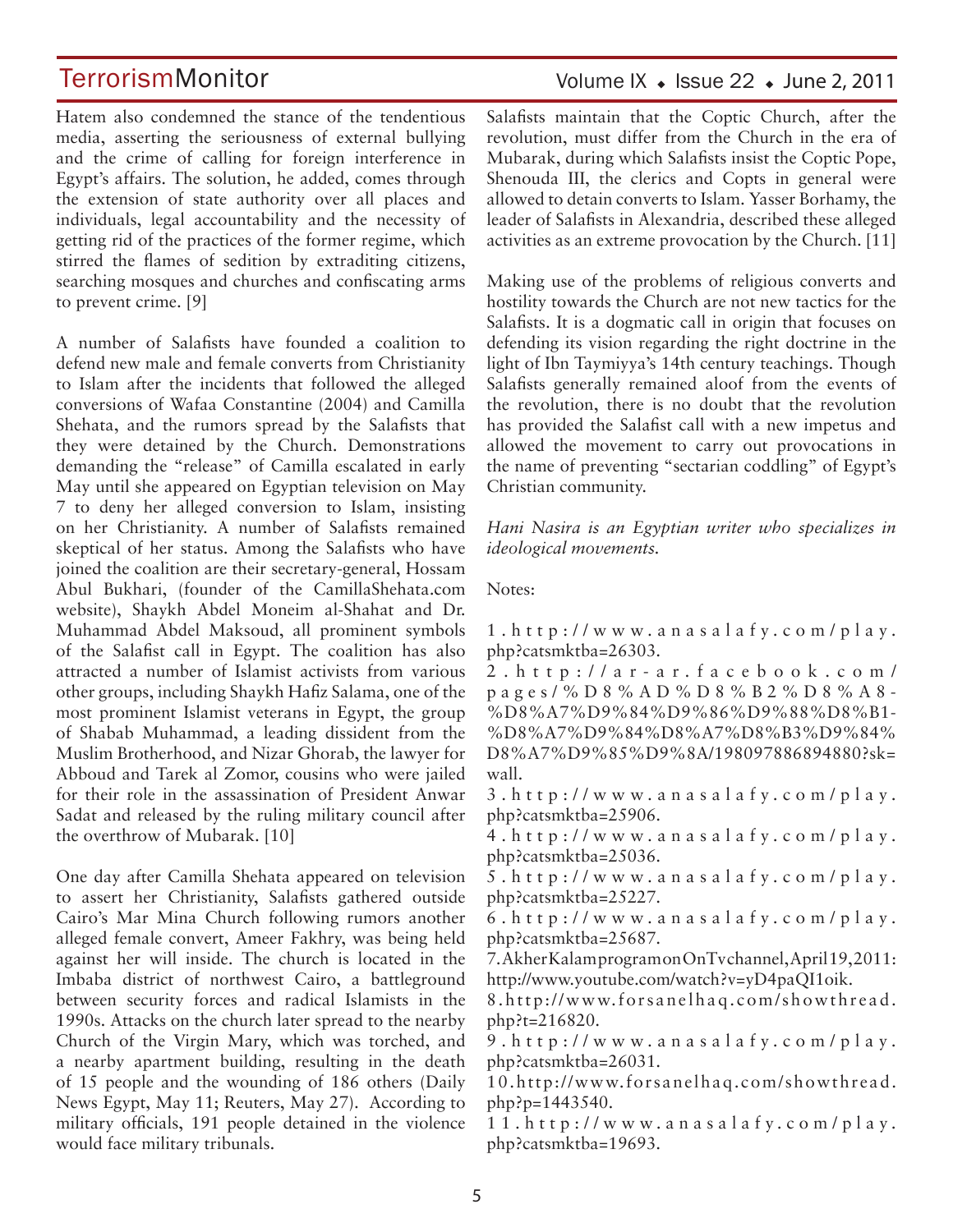## **India Pressures Pakistan on Other Terrorist Fugitives after Bin Laden's Death**

*By Animesh Roul* 

The secret U.S. operation in Pakistan's garrison<br>
city of Abbottabad in early May has exposed<br>
Pakistan's terror underbelly. The operation that city of Abbottabad in early May has exposed resulted in the death of Osama bin Laden triggered severe international criticism against Pakistan for allegedly sheltering the al-Qaeda chief for almost six years. In addition, it has amplified existing frictions in Indian-Pakistani relations, particularly those surrounding Pakistan's alleged role in orchestrating a series of terrorist incidents in India and suggestions that individuals involved in those incidents are, like Bin Laden, taking refuge in Pakistan.

The U.S. operation generated speculation regarding the possibility of neighboring India carrying out similar "hot pursuits" inside Pakistani territory designed to target perpetrators of the November 2008 Mumbai attacks believed to be at large in that country. India's internal affairs minister, Palaniappan Chidambaram, was the first to react officially, reiterating the long-held Indian view of Pakistan as a "terror sanctuary." He maintained that the perpetrators of the Mumbai attacks, as well as their controllers and handlers, continue to be sheltered in Pakistan (The Hindu, May 2). His remarks were soon followed by those of Chief of Army Staff General Vijay Kumar Singh and Air Chief Marshal Pradeep Vasant, whose speculation in the local media about India's capacity to carry out secret operations similar to those of the U.S. Navy Seals prompted sharp reactions from the Pakistan Foreign Office and Army. Pakistani Foreign Secretary Salman Bashir characterized these remarks as "bravado" and cautioned any kind of misadventure or miscalculation from Indian side would result in "catastrophe" (The Hindu, May 6; Daily Times [Lahore], May 5).

Amidst this verbal posturing, the bilateral atmosphere further deteriorated with several exchanges of fire at the international border. A number of ceasefire violations were reported in the Nikowal and Budhwar areas of the Ranbirsingh Pora sub-sector along the border in Jammu/ Kashmir on May 14 and 15. Earlier, rockets were fired from the Pakistan side of the border on Indian positions in the Poonch sector on May 5 (NDTV.com, May 15; The Hindu, May 16).

To Pakistan's anxiety, India carried out a weeklong military exercise code-named "Vijayee Bhava" (Be Victorious) in Rajasthan's Thar Desert (bordering Pakistan's Sindh province) to test the operational effectiveness of its army and air force (Times of India, May 10; Daily News and Analysis [Mumbai], May 15). Even though the exercise was planned well in advance, its focus on helicopter-borne troop deployments and rapid mobilization raised eyebrows in the Pakistani establishment regarding its timing and intent.

Pakistan's Inter-Services Intelligence (ISI) chief, Ahmed Shuja Pasha, reacted sharply, indicating that if India was to emulate the American operation it would invite an appropriate military response. He also added that a contingency plan is already in place for such an eventuality, and that "rehearsals" are being carried out and targets inside India have been "identified" (Dawn [Karachi], May 15).

A guarded India downplayed Pasha's claim, but nonetheless held a comprehensive security review to take stock of responses in the event of a crisis situation arising out of Pakistan (Hindustan Times, May 17). India also expressed concern regarding the safety of Pakistan's nuclear arsenal in the wake of frequent terror attacks on its military establishments, especially the May 22 Tehrik-e-Taliban Pakistan (TTP) attack on the Mehran naval base in Karachi that destroyed two PC-3 Orion surveillance aircraft (India Today, May 25). Pakistani investigators have recently alleged foreign involvement in the attack, claiming the attackers used Indian-manufactured transmitters to communicate and were heard speaking Hindi by eye-witnesses (Pakistan Observer, May 26).

During Home Secretary-level talks held on March 28- 29, India presented Pakistan with a list of 50 fugitive terrorists it believed were dwelling in Pakistan. Among those on the list were Lashkar-e-Taiba (LeT) founder Hafiz Saeed, Jaish-e-Mohammed (JeM) chief Maulana Masood Azhar, underworld don Dawood Ibrahim, al Qaeda/Harkat-ul-Jihad-al-Islami (HuJI) commander Illyas Kashmiri and Hizbul Mujahideen's Syed Salahuddin. Significantly, the list also included the names of two serving Pakistani army officers tied to the Mumbai terrorist attack, "Major Iqbal" (a.k.a. Chaudhery Khan) and Major Samir Ali. The list also contains the names of top leaders of the Indian Mujahedeen, though many IM fugitives named in earlier lists were surprisingly dropped in the latest compilation (Indian Express, May 10). To India's embarrassment, however, its intelligence agencies wrongfully included

## TerrorismMonitor Volume IX + Issue 22 + June 2, 2011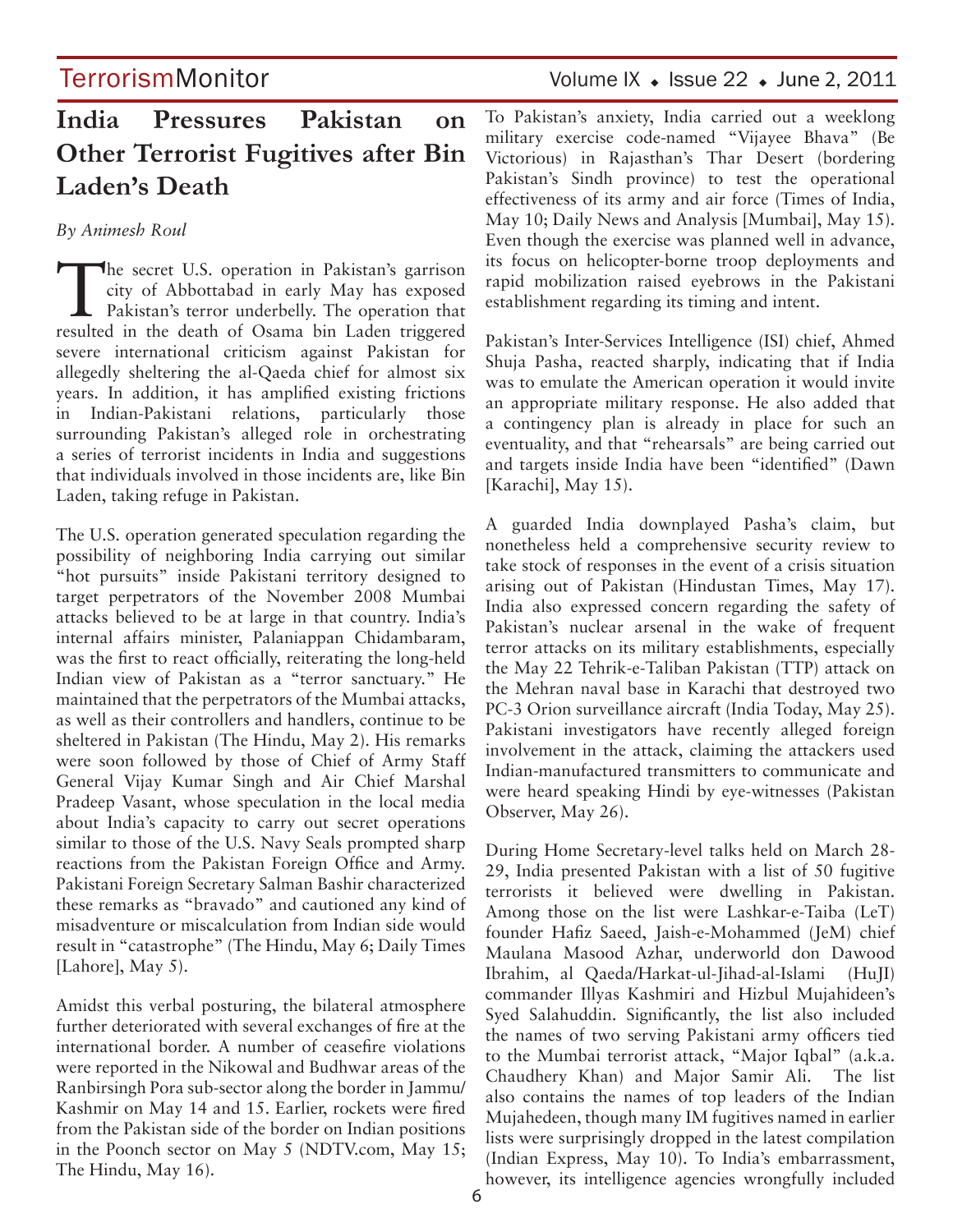the names of two individuals who were later found to be in India – one, Feroz Abdul Khan, has been in an Indian prison for 15 months, while the other, Wazhur Qamar Khan, is living in Mumbai on bail (AFP, May 20; Rediff.com, May 21). India has promised to submit a corrected list in two weeks (Economic Times [New Delhi], May 30). The exchange of lists of fugitives has been a regular Indo-Pak bilateral ritual since 2004.

India appears to have seized the opportunity to reiterate its long standing claim that many hardcore terrorists and underworld criminals have been sheltered in Pakistan, though publicly ruling out any military adventures inside Pakistan's territory. New Delhi has also underscored the issue of terrorist camps inside Pakistan and its claims that Pakistan used U.S. financial assistance to further its rivalry with India (The Hindu, May 28).

Pakistan has been accused of fomenting militancy in the region through rogue elements in its armed forces and in Pakistan's military intelligence agency, the ISI, which remains a common link among the activities of al-Qaeda, the Taliban, the LeT and a host of terrorist groups nurtured and supported by the agency. In the wake of ongoing revelations by LeT operative David Coleman Headley, it is becoming clear that the ISI provides shelter and covert support for these terrorist organizations to meet its own strategic objectives in Afghanistan and India.

Meanwhile, the United States has also delivered Pakistan a list of five wanted terrorists that includes Osama bin Laden's deputy Ayman al-Zawahiri, Afghan Taliban chief Mullah Omar, Taliban warlord Sirajuddin Haqqani and al-Qaeda operative Atiya Abdel Rahma (PakTribune [Rawalpindi], May 28).

Many in Pakistan believe that India is trying to capitalize on the deteriorating situation in Pakistan by putting undue pressure on a country already fighting terrorists for its own survival. Despite the embarrassing errors on the Indian list of terrorist fugitives, the delivery of both the Indian and American lists has put Pakistan in a tight spot regarding international perceptions of its antiterrorist efforts. The onus is now squarely on Pakistan to determine a means of eliminating its growing reputation as a "terror-sanctuary" in the post Bin Laden era and demonstrate some seriousness in fighting terrorists hiding within its borders.

*Animesh Roul is the Executive Director of Research at the New Delhi-based Society for the Study of Peace and Conflict (SSPC).*

## **Unrest in Syria Inspires New Wave of Kurdish Activism**

### *By Chris Zambelis*

s the momentum of opposition demonstrations<br>targeting Syrian President Bashar al-Assad gains<br>in the face of an increasingly violent crackdown targeting Syrian President Bashar al-Assad gains in the face of an increasingly violent crackdown by the state, questions are emerging as to the survivability of a regime widely considered to be among the most autocratic in the region. Like others in the Arab world toiling under decades of authoritarianism, Syrians are protesting the absence of democratic freedoms, disregard for human rights and widespread corruption pervading their society. As legitimate grievances engendered over time define a discourse of dissent, underserved segments of Syrian society, including persecuted ethnic minorities such as the sizeable Kurdish community, are also finding their voices (al-Jazeera, April 8). Encompassing all corners of the country, the unrest in Syria has reached the northern and northeastern provinces where most of its ethnic Kurdish minority population reside, particularly in Aleppo, al-Raqqa, and, especially, al-Hasakah province, which borders Kurdish-dominated regions of Turkey and Iraq. Kurdish neighborhoods and towns across other parts of Syria are also witnessing displays of dissent.

The specter of Kurdish nationalism continues to haunt governments in the region that rule over restive Kurdish populations, namely Turkey, Iraq and Iran, as well as Syria. Initially, there was little evidence to indicate that Syrian Kurds were expressing their grievances amid the current uprising through an ethno-nationalist lens analogous to the calls for autonomy or independence by Kurds in Turkey and Iran, which are experiencing Kurdish insurgencies, or Iraq, where Kurds enjoy a quasi-independent status guaranteed through Iraq's federalization. Most Syrian Kurds appear to be venting their ire against the state as Syrians, not Kurds. At a rally in the town of al-Amouda, located in al-Hasakah province, protestors chanted "God, Syria, freedom, and that's it," a play on a popular Ba'athist chant, "God, Syria, Assad, and that's it." Protestors also carried Syrian flags and banners reading "Respect for the heroes of freedom" and "We are all Syria" (Alliance for Kurdish Rights, April 1). Yet there have been instances where Kurdish grievances were articulated through a Kurdish nationalist discourse. At a March 20 rally during celebrations marking the festival of Nowruz (Persian New Year) that is traditionally commemorated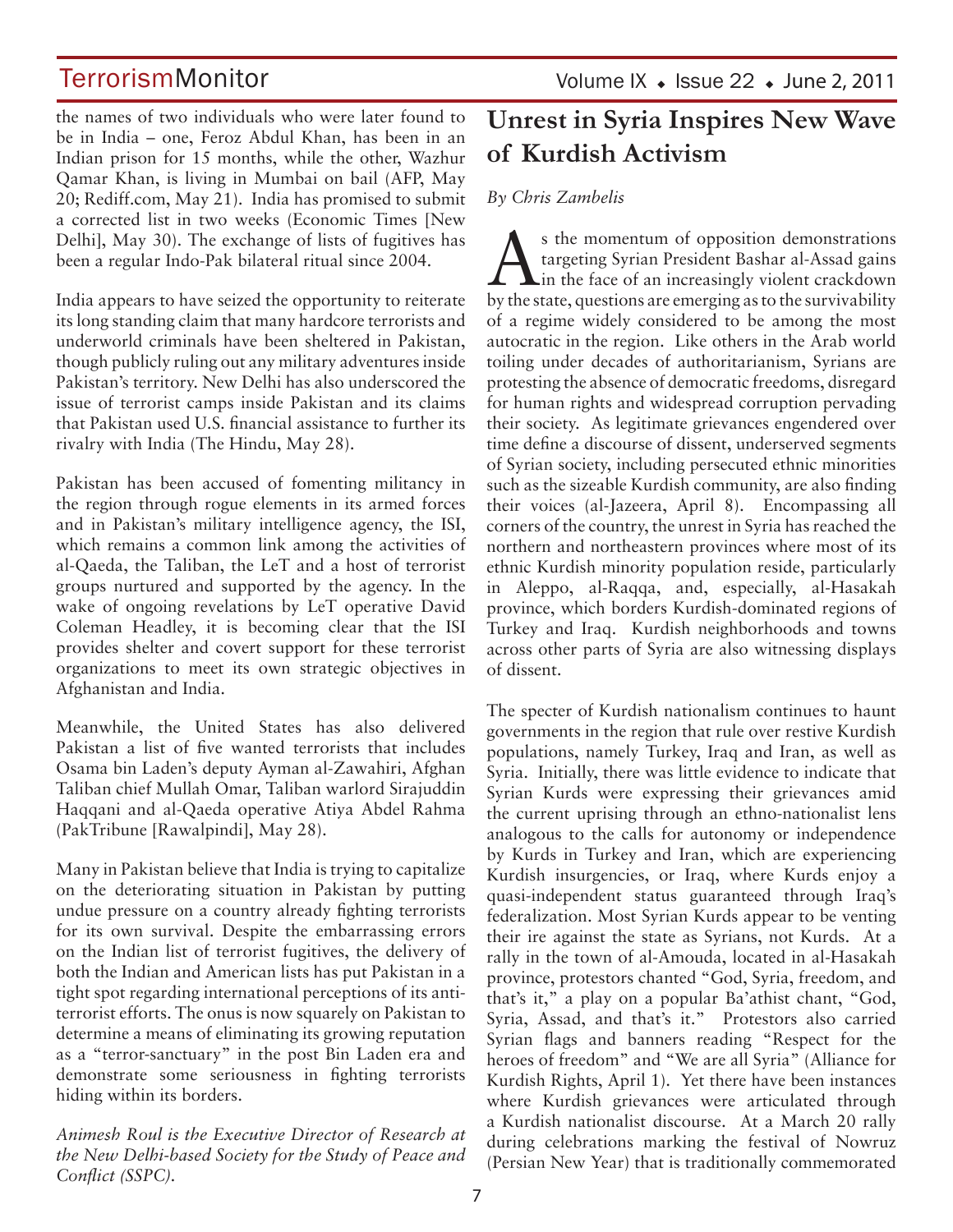## TerrorismMonitor Volume IX + Issue 22 + June 2, 2011

by Syrian Kurds (though repressed by authorities) in the largely Kurdish city of al-Qamishli (also in al-Hasakah province), demonstrators brandished Kurdish flags while leading chants of "long live Kurdistan" (Alliance for Kurdish Rights, March 22).

Given these trends, the manner in which political instability in Syria impacts the position and expectations of Syrian Kurds and, more broadly, the larger question of Kurdish nationalism in the Middle East, warrants closer examination.

#### Western Kurdistan

The Middle East is in the throes of a reinvigorated Kurdish nationalism following the establishment of what, in essence, represents a semi-independent Kurdish state that emerged under the auspices of the Kurdish Regional Government (KRG) in northern Iraq. Depending on the political leanings of the sources – demographic data regarding Kurdish minorities are often heavily politicized – as many as 30 million Kurds live as marginalized ethnic minorities who experience social, cultural, linguistic, and political discrimination in a transnational territory spread over Turkey, Iraq, Iran, and Syria or, as Kurdish nationalists like to call it, "Greater Kurdistan." In this context, the territory occupied by Syrian Kurds is considered "Western Kurdistan" or "Syrian Kurdistan." The Kurdish population in Syria is estimated to number between one and a half to two million out of a total of around 22 million Syrians, making it the largest non-Arab minority in one of the region's most ethnically and religiously diverse countries. Kurds in Syria are forbidden to use the Kurdish language in education and other official venues. Other expressions of Kurdish identity are either prohibited or strongly circumscribed to satisfy the regime. Kurds also are also among the poorest communities in Syria and influential Kurdish figures are subject to arbitrary arrest and torture (al-Jazeera, May 9). Most Syrian Kurds are Sunni Muslims, but the community includes significant numbers of Alawites, Shiites, Christians and adherents of other smaller sects. Syrian Kurds also share ties with familial and tribal networks that extend over the borders into Turkey and Iraq, as well as a sense of transnational Kurdish identity.

Tensions between the Syrian state and the Kurdish community, while modest in scale compared to the experiences of Turkey, Iraq, and Iran in terms of the amount of bloodshed over the years, are nevertheless real. A series of incidents in recent years is illustrative of the hostilities simmering below the surface in Syrian society in regard to the position of the Kurdish minority. For example, in March 2004 a heated exchange between rival Kurdish and Arab football fans in al-Qamishli took on political overtones as Kurds reportedly brandished Kurdish flags and chanted slogans praising U.S. President George W. Bush and Iraqi Kurdish leaders Massoud Barzani and Jalal Talabani. Subsequent clashes between the fans prompted a heavy-handed crackdown by security forces that left 36 dead and hundreds injured, most of them Kurds. The incident prompted Kurds to organize across Syria, leading to further clashes between Kurds and the security forces and attacks by Kurds against symbols of the state. This period of hostilities represented the largest display of domestic disorder witnessed in Syria in decades (Asia Times, April 9, 2005; Christian Science Monitor, March 17, 2004). Less dramatic displays of unrest among Kurds have also prompted clashes with Syrian security forces in Kurdish neighborhoods of major urban centers such as Damascus and Aleppo.

#### A Question of Citizenship

Kurdish immigrants from neighboring Turkey made their way to Syria from the 1920s to the 1950s to escape poverty and seek out the fertile but uncultivated farmland available in al-Hasakah province. In 1962 Syrian authorities revoked the citizenship of 120,000 Kurds in al-Hasakah on the grounds they were not born there. The rise of Arab nationalism also placed Kurds in a difficult position in relation to the authorities in Damascus, with Kurds being viewed as a threat to Syrian unity and sovereignty. [1] Known locally as alajanib ("the foreigners"), the Kurds in Syria lacking citizenship number as high as 300,000 today. Treated as foreigners by the state, Kurds lacking citizenship are forbidden to own property, enroll in state universities, work in public sector jobs, or obtain a Syrian passport to travel abroad. Some tens of thousands among this community, known as al-maktoumeen ( "the hidden"), lack even basic identification cards, making it impossible to receive health care and other services available even to the Kurds who lack citizenship. Seizing the opportunity to vent their frustrations amid the upheaval, Syrian Kurds remain in the forefront of antigovernment demonstrations. Syrian Kurds in Lebanon (a popular destination for Syrian guest workers) have taken to the streets of Beirut and other cities in a show of solidarity with their fellow Kurds back home (Kurdish Globe [Erbil], May 28). In an effort to mollify Kurdish protestors, President al-Assad issued a decree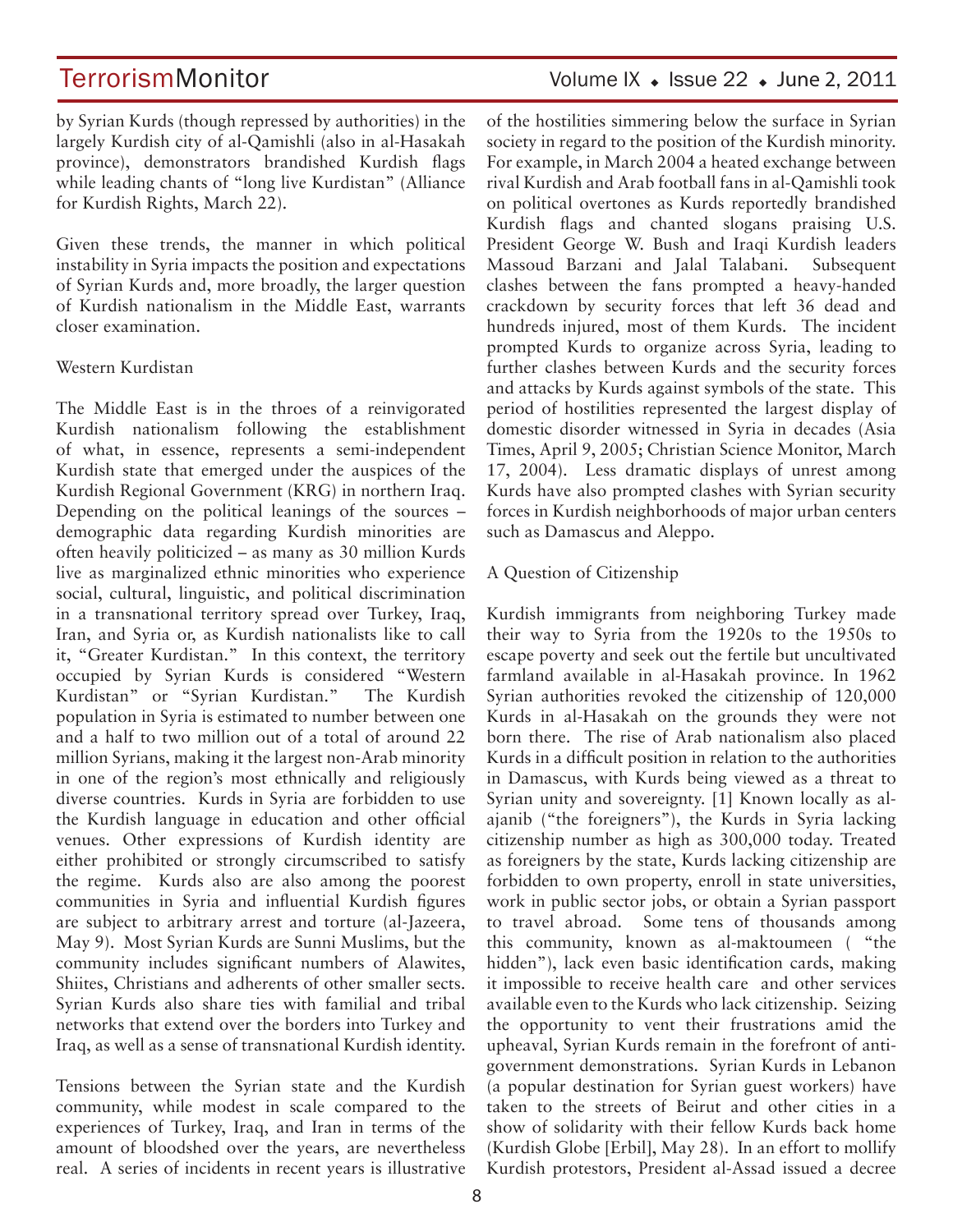Volume IX  $\bullet$  Issue 22  $\bullet$  June 2, 2011

on April 7 granting Syrian nationality to Kurds lacking the required credentials. In a related move designed to curry favor with the Kurdish community, 48 Kurdish political prisoners were also released from prison after being detained for over a year for political activities (al-Jazeera, April 8).

In spite of the regime's systematic efforts to suppress Kurdish identity in Syria, until the late 1990s the regional geopolitics of the time dictated that Damascus support Kurdish nationalism against Turkey. Syria provided extensive operational and logistical support for the Partiya Karkeren Kurdistan (Kurdistan Workers' Party - PKK), a militant group that has oscillated between calls for independence and autonomy for Turkish Kurds. Much has been said of the friendly shift in Syrian-Turkish relations in recent years. At one point, however, these countries had a contentious relationship. Territorial disputes stemming from Syria's claim for Turkey's southern Hatay Province as well as disagreements over Turkey's water usage (the construction of a network of dams along the upper Euphrates River reduced Syria's access to vital water resources) characterized relations between Syria and Turkey for decades. Turkey's alliance with Israel, Syria's regional archrival, was also behind Syrian support for the PKK.

Syria's support for the PKK was such that Damascus turned a blind eye to the group's recruitment of thousands of Syrian Kurds. With little regard for the plight of Syrian Kurds or their attachment to Syria, PKK leader Abdullah Ocalan boldly suggested that Syrian Kurds would consider moving back to Turkey – presumably after the establishment of an independent state, or at least, an autonomous Kurdish region within Turkey. This position meshed perfectly with Syria's policy of highlighting the "foreignness" of many of its Kurds in its efforts to suppress Kurdish identity. [2] Tensions reached their peak when Turkey threatened to invade Syria in 1998 over the latter's support for the PKK. The marked improvement in relations between the former rivals is best seen in the development of bilateral security relations. Having abandoned its support for the PKK, Damascus is now actively cooperating with Turkey to root out the group. In a recent example of Syrian-Turkish cooperation, Syrian authorities extradited two PKK members wanted for alleged involvement in militant activities to Turkey in May (Today's Zaman, May 19). At least 125 alleged members of the PKK have been handed over to Turkey by Syria since 1998 (Today's Zaman [Istanbul], May 19; Anatolia News Agency [Ankara], May 26).

A Spillover Effect

Facing a steady rise in attacks by the PKK, Turkey has expressed concerns over the deterioration of order in Syria, especially in its Kurdish regions, and the potential impact on the PKK and the trajectory of Kurdish nationalism more broadly.

While Turkey was able to count on Syria to work to prevent its territory from being used by PKK guerillas in operations against Turkey, the ongoing turmoil gripping Syria is preoccupying Damascus with far more pressing matters. Making matters worse for Turkey, the unrest in Syria has occurred against the backdrop of threats issued by the PKK to sow chaos across Turkey through a campaign of violence, terrorism, and public unrest in the run-up to general elections scheduled for June 12 (Today's Zaman [Istanbul], February 19). There is evidence that the PKK is exploiting the tumult in Syria to bolster its operations. On April 1, Turkish forces clashed with PKK guerillas in southern Hatay province, killing seven militants. Turkish forces also seized a cache of arms and explosives, including rifles, rocket launchers, grenades, and plastic explosives. The guerillas reportedly infiltrated the border from neighboring Syria (Hurriyet [Istanbul], April 1). Turkish authorities also claim to have foiled two other attempts by the PKK to infiltrate the border from Syria in January and February (Today's Zaman, May 15). Furthermore, the PKK was implicated in an attack against the security convoy accompanying Prime Minister Recep Tayyip Erdogan in the northern city of Kastamonu on May 1, which left one dead and two wounded (al-Jazeera, May 4). An explosion at a bus stop in Istanbul on May 26, which left eight injured, was also blamed on the PKK (Today's Zaman, May 26).

In addition to the Syrian crisis potentially strengthening the PKK's capacity to operate within Turkey by providing a staging area and logistical hub for planning and mounting attacks, Turkey is also wary of the impression that an emboldened Syrian Kurdish community could leave on its own Kurdish population amid a renewed push by Kurdish nationalists to ramp up the pressure on Ankara. The PKK is watching events in Syria closely. Lamenting the loss of its onetime ally due to Syria's rapprochement with Turkey, PKK founding member Cemil Bayik referred to Syria as a "province" of Turkey in a statement published on the PKK's official website (PKKOnline.com, October 15, 2009). Most recently, the PKK has called on Syria to negotiate with the Kurds. Murat Karayilan, the group's acting commander,